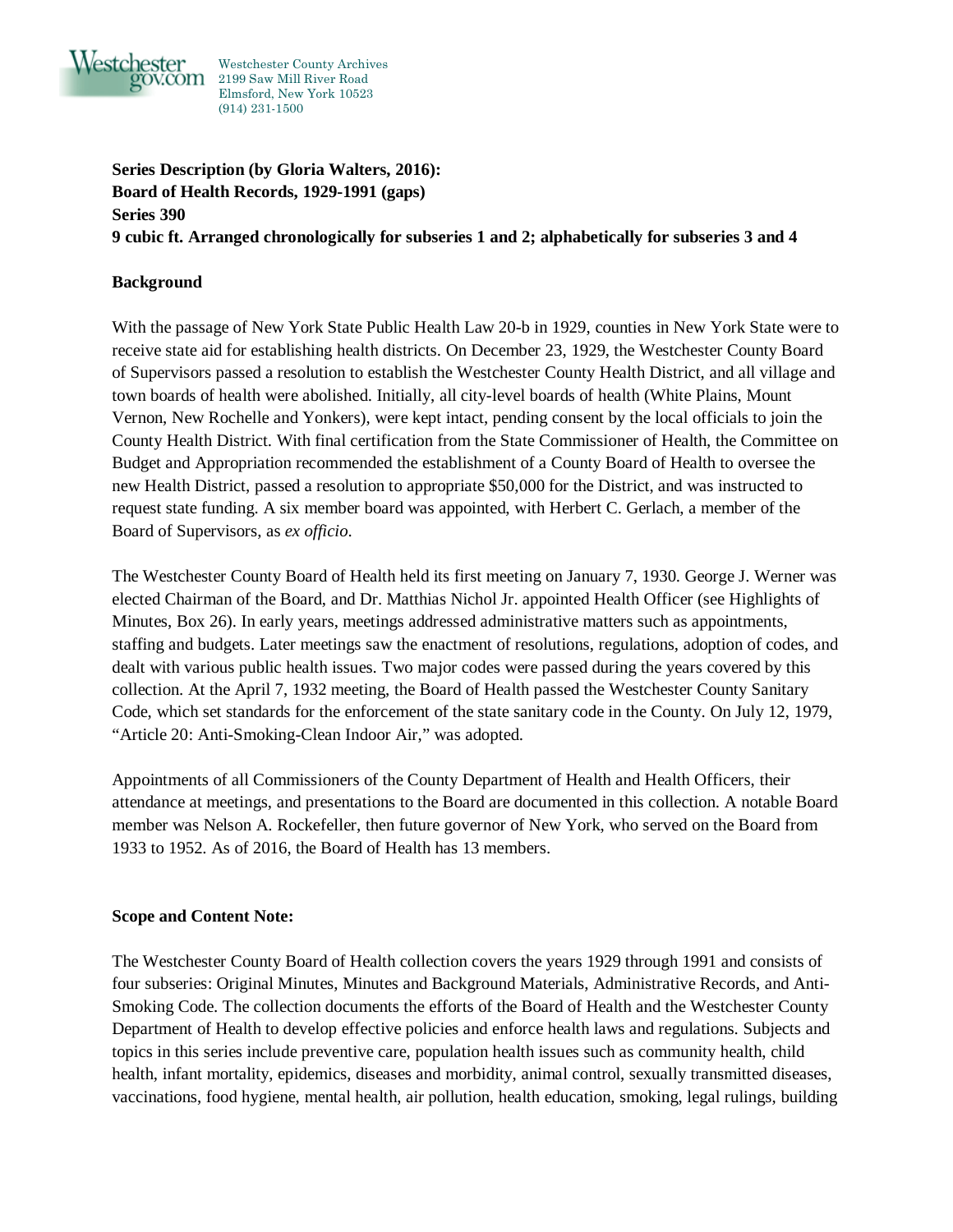

Westchester County Archives V.COM 2199 Saw Mill River Road Elmsford, New York 10523 (914) 231-1500

standards, and nursing and hospital programs. Types of materials found in this collection include minutes and agendas, narrative reports, budget reports, resolutions, correspondence, letters, petitions, legal opinions, newspaper articles, a small number of photographs, and hearings reports on violations of the Westchester County Sanitary Code.

## **Several items (primarily in the Administrative Records subseries) are restricted.**

#### **Subseries: Minutes (1930-1988)**

This subseries contains the original signed minutes of the Westchester County Board of Health, as well as proceedings of annual meetings, agendas, resolutions, budget reports, and annual and narrative reports. Minutes were signed by the Deputy Commissioner or the Secretary of the Board, and absentee members from Board meetings were noted. The minutes are filed chronologically by meeting date, and were assigned a meeting date number. Gaps in meeting date numbers appear in the 1960s and 1970s. Beginning in 1973, resolutions were filed separately in folders, and materials were filed in reverse chronological order.

## **Subseries: Minutes and Background Materials (1968-1991)**

This subseries includes copies of minutes (occasionally signed), copies of court hearing officers' reports, inspections, investigations of complaints against violators of the sanitary code, agendas and resolutions. Hearings in folders may not match a list that appeared on the agenda. The names of respondents in sanitary cases were published in local newspapers. Beginning in 1975, attendance records of Board of Health meetings can be found before the January folder. Folders were labeled "Board of Health Minutes and Hearings" in 1989. The Office of Annual Affairs and Bureau of Disease Control provided monthly morbidity reports to the Board in 1990 that illustrate concerns on population health. Anti-smoking in the workplace and clean air issues are mentioned in this subseries.

#### **Subseries: Administrative Records (1929-1987) [Restricted folders in Boxes 26 and 27]**

This subseries consists of materials maintained by the Westchester County Board of Health to administer policies and programs. Files on local health boards that were abolished following the establishment of the County Health District are included, as well as committee reports, correspondence and memoranda, appointments, budget reports, departmental reports from the County department of health and other agencies, legal matters, and information on neighborhood health centers in the county. A summary of the minutes can be found in the folder "`Highlights' of the Westchester County Board of Health Minutes from 1929-1980" (Box 26).

#### **Subseries: Anti-Smoking Code (1977-1984)**

This subseries contains materials generated by the Board Committee, with oversight in the adoption and execution of an anti-smoking code for Westchester County, and later revisions of the code, Article 20: Anti-Smoking-Clean Indoor Air. Revisions and amendments to the Smoking Code included requests for variances from the smoking code. William C. Schraft Jr. was the Chairman of the Smoking Revision Committee of the Board of Health. Types of items in this subseries include petitions, letters for and complaints against the code, drafts of the smoking code, brochures prepared for dissemination of the code